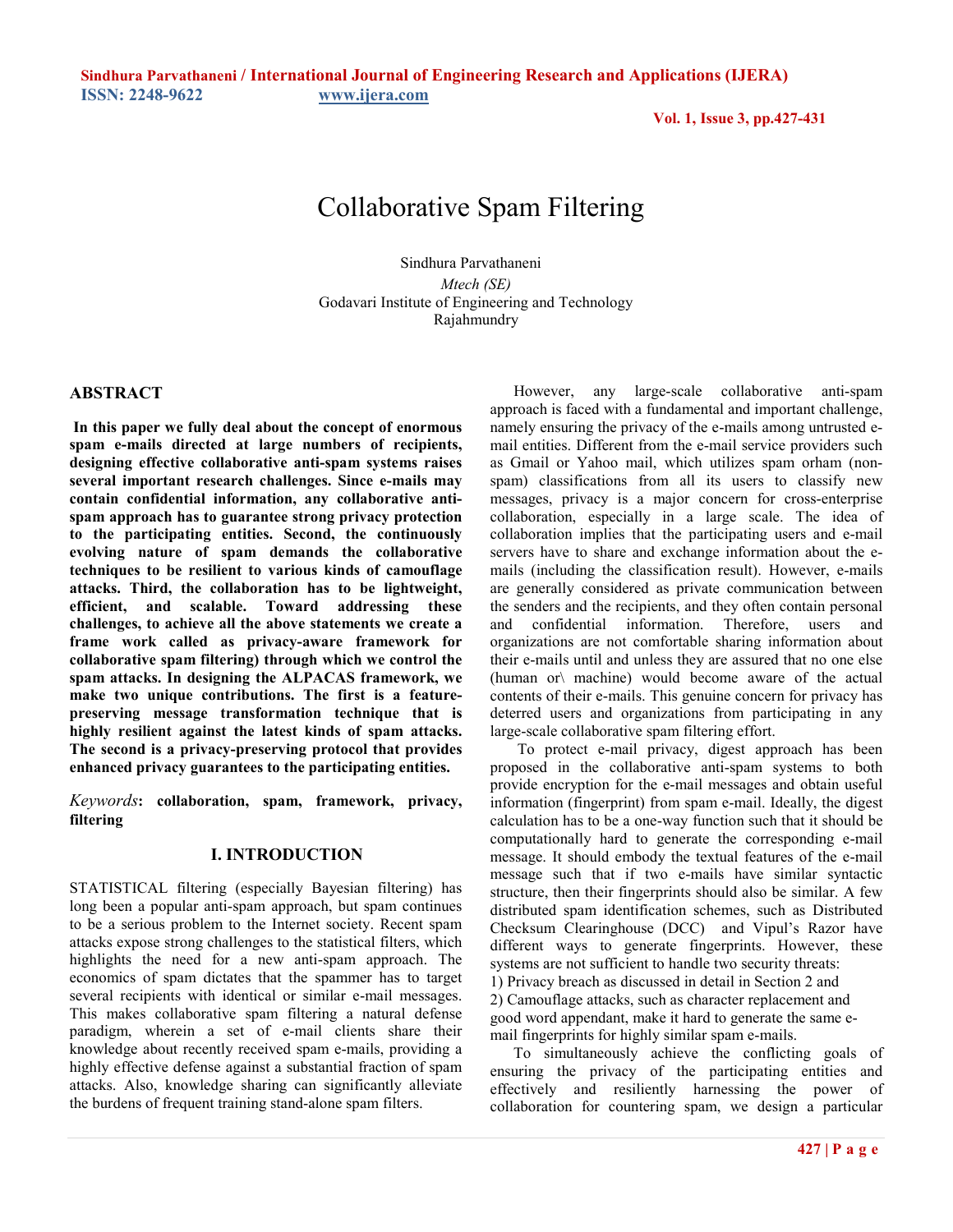# **Vol. 1, Issue 3, pp.427-431**

framework and name it "A Large-scale Privacy-Aware Collaborative Anti-spam System" (ALPACAS).

 In designing the ALPACAS framework, this paper makes two unique contributions:

1) We present a resilient fingerprint generation technique called feature-preserving transformation

that effectively captures the similarity information of the emails into their respective encodings, so that it is possible to perform fast and accurate similarity comparisons without the actual contents of the e-mails. Further, this technique also ensures that it is computationally infeasible to reverseengineer the contents of an e-mail from its encoding.

2) For further enforcing the privacy protection, a privacy preserving protocol is designed to control the amount of information to be shared among the collaborating entities and the manner in which the sharing is done. We evaluate the proposed mechanisms through series of experiments on a real e-mail corpus. The results demonstrate that the ALPACAS framework has a comparable overall filtering accuracy to the traditional stand-alone statistical filters. Furthermore, ALPACAS resists various kinds of spam attacks effectively. For good word attack, ALPACAS has 10 times better false negative rates than both DCC and Bog filter, a well-known Bayesian-based spam filter. For character replacement attack, ALPACAS shows a 30 times better false negative rate than DCC and 9 times better false negative rate than Bog filter. ALPACAS also provide strong privacy protection. The probability of a ham message to be guessed correctly by a remote collaborating peer is well controlled below 0.001.

## **A. Limitations of Statistical Filtering Techniques:**

Statistical filtering is currently the predominant anti-spam approach. The central idea of all statistical filters is to assign each word (more generally token) with a spam likelihood value and a ham likelihood value and classify e-mails based on the likelihood values of the words appearing in them. Naive Bayesian classifier, which is a popular machine earning-based statistical filter, generates the spam and ham likelihood values of the tokens based on the statistics of their appearances in a set of training data. For each newly arriving message, this technique calculates a score based on the spam and ham likelihood values of its tokens, which is

then used for classifying the message. With significant amount of research efforts devoted to improving its accuracy, statistical filters have been reasonably successful in filtering traditional types of spam messages when they are trained with sufficient data.

 However, these stand-alone statistical filters suffer from two major limitations. First, statistical filters are highly vulnerable to a class of attacks that are intended to confuse them by appending ham-like material or reducing the spam words in the e-mails. For example, in the good word attack, the spammer appends large numbers of good words (those that appear mostly in ham messages) to the end of spam

e-mails, thereby misleading the statistical filters to classify them as ham. Similarly, Picospams are extremely small e-mail messages, and they hardly contain any word that can be used by statistical filters for classification. Our experiments show that the effectiveness of the Bayesian filter can deteriorate by a staggering 55 percent, when only 20 percent good words are appended to the e-mail. Second, most statistical filters suffer from limited training set. Since the training sets are the basis upon which the spam and ham likelihood values are computed, the statistical filters are very sensitive to the accuracy and completeness of the training sets. While reasonable spam data sets are publicly available, a privacy concern has deterred users and organizations from participating in any ham archiving efforts. Thus, the sizes of publicly available ham data sets are small fractions of their spam counterparts. Moreover, in order to deal with constantly evolving spam mechanisms, statistical techniques need continuous streams of ham and spam training sets, which are generally not available. These factors have adversely affected the classification accuracies of statistical filters.

# **B. State of the Art in Collaborative Anti-Spam Systems:**

 Prior efforts on coordinated real-time spam blocking include DCC, Vipul's Razor , SpamNet, P2P spam filtering, and SpamWatch .We discuss

the drawbacks of the existing collaborative anti-spam schemes using DCC as a representative example.

 The DCC system attempts to address the privacy issue by using hash functions. Here, the participating servers do not share the actual e-mails they have received and classified. Rather they share the e-mails' digests, which are computed through hashing functions such as MD5 over the e-mail body. When an e-mail arrives at a mail server, it queries the DCC system with the message digest. The DCC system replies back with the recent statistics about the digest (such as the number of instances of this digest being reported as spam). DCC suffers from two major drawbacks: First, since hashing schemes like MD5 generate completely different hash values even if the message is altered by a single byte, the DCC scheme is successful only if exactly the same e-mail is received at multiple collaborative servers.DCC develops fuzzy checksums to improve the robustness by selecting parts of the messages based on a predefined dictionary. However, spammers can get around this

technique by attaching a few different words to each e-mail. Second, the DCC scheme does not completely address the privacy issue. A closer examination reveals that the confidentiality of the e-mails can be compromised during the collaboration process of DCC. Thus, it violates the privacy requirement from the e-mail sender for maintaining

the confidentiality of the recipients when he wants to deliver e-mails to multiple recipients by using "Bcc:." In particular, one DCC server can possibly infer who else receives the same e-mail by comparing the querying fuzzy checksum. Assuming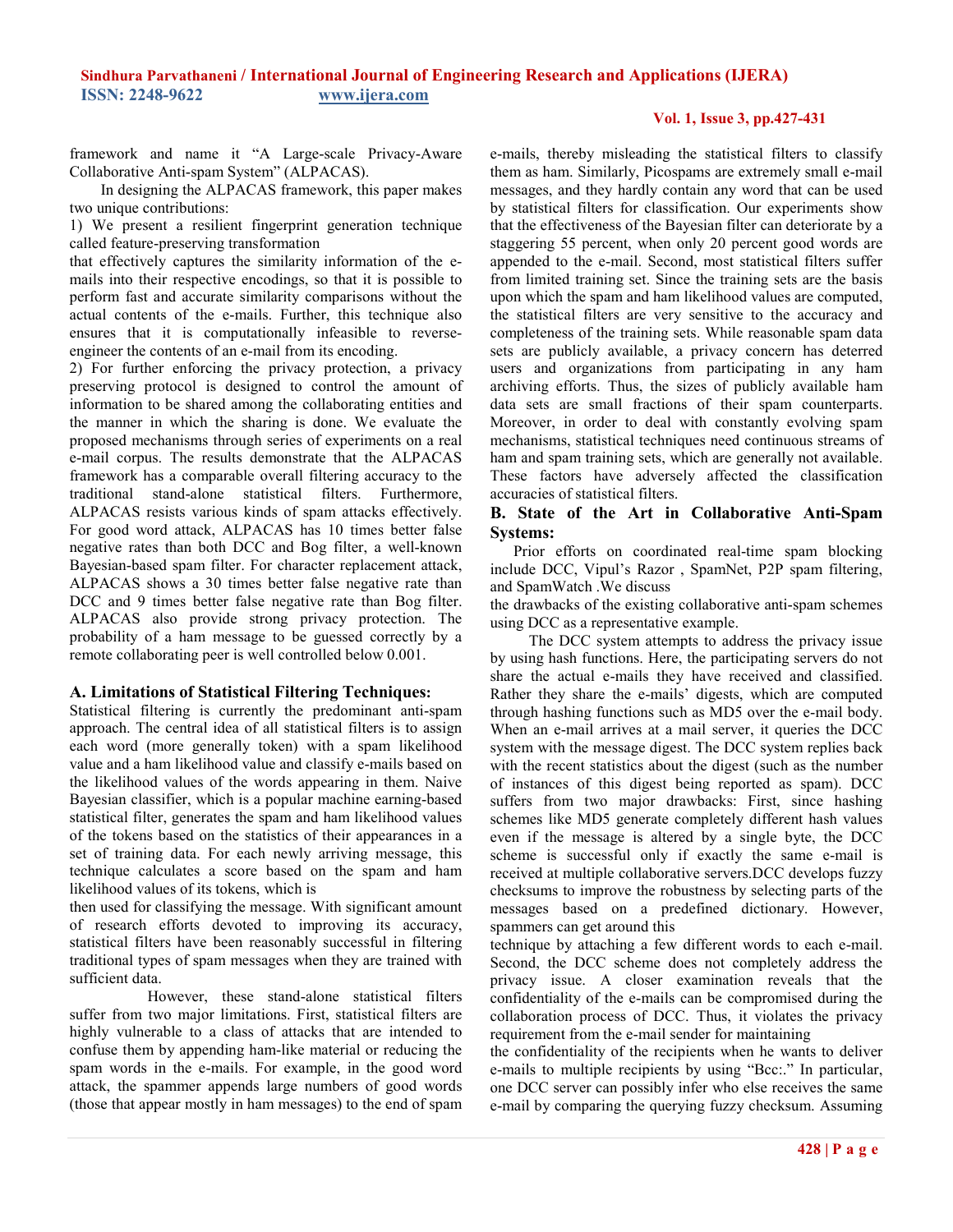# **Sindhura Parvathaneni / International Journal of Engineering Research and Applications (IJERA) ISSN: 2248-9622 www.ijera.com**

## **Vol. 1, Issue 3, pp.427-431**

DCC uses perfect hash function, consider the scenario wherein an e-mail server EAi received a ham e-mail Ma. Suppose another e-mail server, say EAj, receives an identical e-mail later and sends its fuzzy checksum to EAi. Since EAi had seen this e-mail before, it immediately discovers that EAj has also received the same e-mail Ma. We refer to this type of privacy compromise as inference-based privacy breaches.

 These two drawbacks, namely vulnerability toward camouflage attacks and potential risk of privacy breaches, highlight the need for better collaborative mechanisms that are not only resilient toward minor differences among messages but are also robust against inference-based privacy compromises. Anti-spam collaboration has also been proposed in the form of spam detection using e-mail social network. These approaches are orthogonal to the work presented in this paper and can be used to further enhance the effectiveness of our system.

## **C. Privacy-Aware Data Management**:

 Recently, there has been considerable research on privacy and trust issues in data management Data perturbation and data anonymization,are the two basic approaches for ensuring privacy of relational data. Researchers have also proposed various privacy-aware schemes for sharing information among independent databases. Further, the problems of privacypreserving query computation and data mining have also received considerable research attention. However, most of these schemes cannot be used for collaborative spam filtering application as the underlying

data is essentially textual in nature.



#### II.THE ALPACAS ANTI-SPAM FRAMEWORK:

 We present the ALPACAS framework to address the design challenges of the collaborative anti-spam system.

Challenge 1. To protect e-mail privacy, it is obvious that the messages have to be encrypted. However, in order for the collaboration to be effective, the encryption mechanism has to satisfy two competing requirements: 1) The encryption mechanism has to

hide the actual contents for privacy protection and 2) It should retain important features of the message Challenge 2. To avoid inference-based privacy breaches, it is necessary to minimize the information revealed during the collaboration process. However, the lesser the information conveyed, the harder it is to perform meaningful similarity comparisons.

 Accordingly, the ALPACAS framework includes two unique components, namely feature-preserving fingerprint and privacy-preserving protocol to address the above challenges, respectively. In addition, in the interests of scalability, we design a DHT-based architecture for distributing ham/spam information among the collaborating entities. The ALPACAS framework essentially consists of a set of collaborative antispam agents. An e-mail agent can either be an entity that participates in the ALPACAS framework on behalf of an individual user, or it may represent an e-mail server having multiple users. Without loss of generality, in this paper, we assume that the e-mail agents represent individual users. Each e-mail agent of the ALPACAS framework maintains a spam knowledge base and a ham knowledge base, containing information about the known spam and ham e-mails. Fig. 1a shows the e-mail agent EA4 querying two other collaborative agents with partial information of an incoming message for the purpose of classification. Fig.b illustrates the internal mechanism of each e-mail agent: Upon receiving an e-mail, the respective e-mail agent transforms the message into a feature digest. It then uses part of the

feature digest to query a few other e-mail agents to check whether they have any information that could be used for classifying the e-mail.

## **D. Feature-Preserving Fingerprint**

 In our approach, the fingerprint of an e-mail is a set of digests that characterize the message content. The set of digests is referred to as the transformed feature set (TFSet) of the e-mail. The individual digests are called the feature elements (FEs). The TFSet of a message Ma is represented as TFSetðMaÞ. In the following sections, we will discuss how to generate TFSet and how to further enforce the privacy preservation.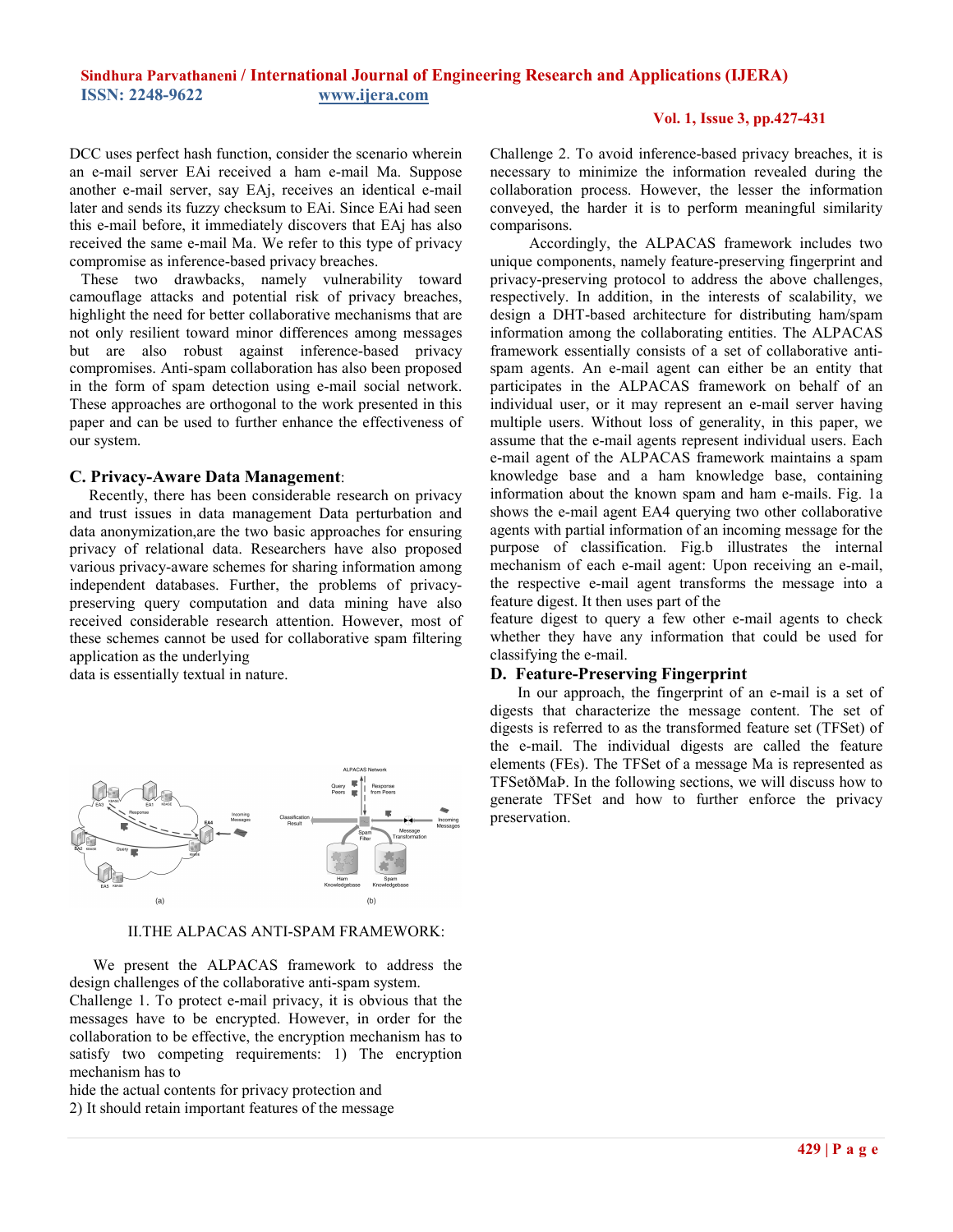

 $TFset = [FE_1, FE_2, FE_3...FE_s]$ 

Fig c Feature-preserving fingerprint technique

## **E. Privacy-PreservingCollaboration Protocol:**

 Feature-preserving fingerprint is just one level of privacy protection; the amount of information exchanged during collaboration can be further controlled for stronger privacy protection. In particular, we design the collaborative antispam system equipped with privacy-aware message exchange protocol based on the following spam/ham dichotomy that revealing the contents of a spam e-mail does not affect the privacy or confidentiality of the participants, whereas revealing information about a ham e-mail constitutes a privacy breach.

 Our protocol works as follows: When an agent EAj receives a message Ma, EAj computes its TFSet : TFSetðMaÞ. It then sends a query message to other e-mail agents in the system to check whether they can provide any information related to Ma. However, instead of sending the entire TFSetðMaÞ as the query message to all agents, EAj sends a small subset of TFSetðMaÞ to a few other e-mail agents (the e-mail agents to which the query is sent is determined on the basis of the underlying structure. The subsets of TFSetðMaÞ included in the queries sent to various other e-mail agents need not be the same (our architecture optimizes the communication costs by sending nonoverlapping subsets to carefully chosen email agents).

 An e-mail agent that receives the query, say EAk, checks its spam and ham knowledge bases looking for entries that include the feature subset that it has received. A feature set is said to match a query message if the set contains all the Fes included in the query. Observe that there could be any number of entries in both spam and ham knowledge bases matching the partial feature set. For each matching entry in the spam knowledge base, EAk includes the complete TFSet of the

## **Vol. 1, Issue 3, pp.427-431**

entry in its response to EAj. However, for any matching ham entries, EAk sends back a small, randomly selected part of the TFSet. protocol. In this figure, the agent EA4 sends a query with the FE 815033 to EA7, which responds with a complete feature set of a matching spam e-mail and a partial feature set of a matching ham e-mail.

 At the end of the collaboration protocol, EAj would have received information about any matching ham and spam emails (containing the feature set of the query) that have been received by other members in the collaborative group. For each matching spam e-mail, EAj receives its complete TFSet. For each matching ham e-mail, EAj receives a subset of its TFSet. EAj now computes the ratio

of MaxSpamOvlpðMaÞ to MaxHamOvlpðMaÞ and decides whether the Ma is spam or ham. MaxSpamOvlp is the maximum overlaps between the TFSet of the query message and the TFSets of all the matching spam e-mails, and MaxHamOvlp is similarly defined. In this paper, we use a simple classification strategy that is described as follows:

Score ¼.If the score is greater than a configurable threshold, Ma is classified as spam.

First, confirm that you have the correct template for your paper size. This template has been tailored for output on the US-letter paper size. If you are using A4-sized paper, please close this file and download the file for "MSW\_A4\_format".

## **III. CONCLUSIONS**

 In this paper, we have presented the design and evaluation of ALPACAS, a privacy-aware collaborative spam filtering framework that provides strong privacy guarantees to the participating e-mail recipients. Our system has two novel features:

1) A feature-preserving transformation technique encodes the important characteristics of the e-mail into a set of hash values such that it is computationally impossible to reverse engineer the original e-mail.

2) A privacy preserving protocol enables the participating entities to share information about spam/ham messages while protecting them from inference-based privacy breaches. Our initial experiments show that the ALPACAS approach is

very effective in filtering spam, has high resilience toward various attacks, and provides strong privacy protection to the participating entities.

## **REFERENCES**

[1] Z. Zhong, L. Ramaswamy, and K. Li, "Alpacas: A Large-Scale

Privacy-Aware Collaborative Anti-Spam System," Proc. IEEE INFOCOM '08, Apr. 2008.

[2] V. Schryver, Distributed Checksum Clearinghouse, http:// www.rhyolite.com/anti-spam/dcc/, Nov. 2005.

[3] Vipul's Razor Anti-Spam System, Vipul Ved Prakash, http://